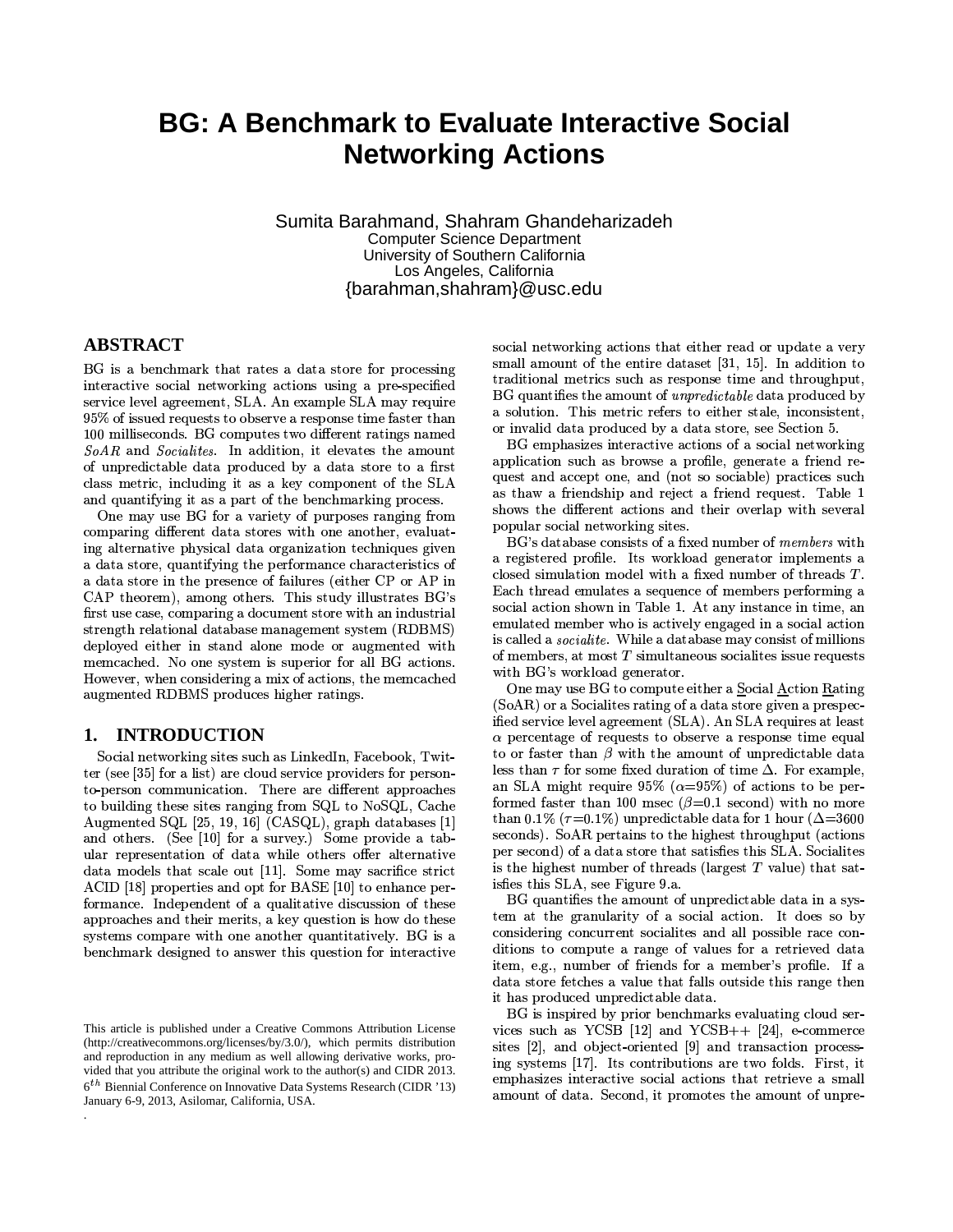

1.a Conceptual data model of BG's database.

1.b JSON-Like data model of BG's database.

Members(userid, username, pw, lastname, gender, dob, jdate, ldate, address, email, profilelmage, thumbnail) Friends(userid1,userid2,status) Resources(rid. creatorid. wallUserid. body. doc) Manipulation(mid. modifierid, rid, resourcecreatorid, timestamp,type.content)

1.c Relational data model of BG's database.



dictable data produced by a solution as a first class metric for comparing different data stores with one another. The value of this metric is impacted by BG's knobs such as the exponent of the Zipfian distribution used to generate referenced members and the inter-arrival time between two socialites emulated by a thread. These knobs enable one to approximate a realistic use case of an application to quantify unpredictable data practically.

BG might be used for a variety of purposes ranging from comparing different data stores with one another to characterizing the performance of a data store under different settings: Normal mode of operation with alternative physical data organizations [7], in the presence of a failure (either  $CP$  or AP in CAP  $[22]$ , and when exercising the elasticity of a data store by adding or removing nodes incrementally.

This paper illustrates BG's use case by comparing the following 3 different data stores with one another:

- $\bullet$  SQL-X: An industrial strength relational database management system with ACID properties and a SQL query interface. Due to licensing restrictions, we cannot reveal its identity and name it SQL X.
- MongoDB version 2.0.6, a document store for storage and retrieval of JavaScript Object Notations, JSON. MongoDB is a representative NoSQL system. See [10] for a survey.
- CASQL: SQL-X extended with memcached server version 1.4.2 (64 bit). BG employs Whalin memcached client versions 2.5.1 to communicate with the memcached server. We configured the Whalin client to compress (uncompress) key-value pairs when storing (retrieving) them in (from) memcached.

The rest of this paper is organized as follows. Section 2

presents the conceptual data model of BG and its logical design for relational and JSON-like data models. Social networking actions that constitute BG are detailed in Section 3. Section 4 describes limitations of a centralized single node benchmarking framework and presents a parallel implementation of BG using a shared-nothing architecture. In Section 5, we describe how BG quantifies the amount of unpredictable data produced by a data store. A heuristic search technique to rate data stores is presented in Section 6. Section 7 presents related work. Brief conclusions along with our future research directions are detailed in Section 8.

### $2.$ **CONCEPTUAL DATA MODEL AND PER-FORMANCE METRICS**

Figure 1.a shows the ER diagram of BG's database. The Member entity set contains those users with a registered profile. It consists of a unique identifier and a fixed number of string attributes whose length can be adjusted to generate different member record sizes. In addition, each member may have either zero or 2 images. With the latter, one is a thumbnail and the second is a higher resolution image. Typically, thumbnails are displayed when listing friends of a member and the higher resolution image is displayed when a member visits a profile. Thumbnail images are typically small (in the order of KBs) and their use (instead of larger images, in the order of tens and hundreds of KBs and MBs) has a dramatic impact on system performance, see discussions of Section 3.1.

A member may either extend an invitation to or be friends with another member. Both are captured using the "Friend" relationship set. An attribute of this relationship set (not shown) differentiates between invitations and friendships.

A resource may pertain to an image, a posted question,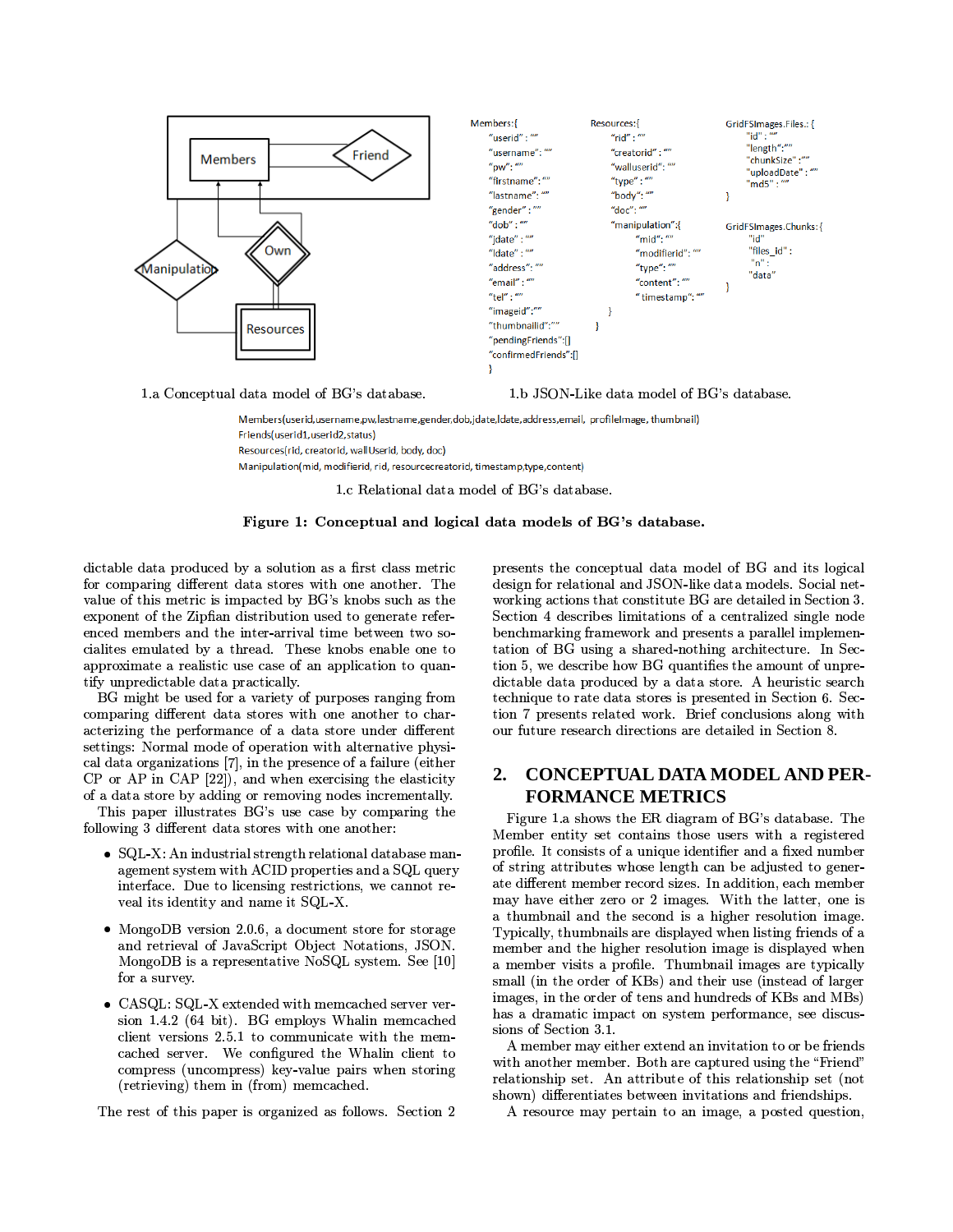

Figure 2: Throughput of SQL-X as a function of T with View Profile action, 12 KB profile image size,  $\beta=100$  msec,  $\tau=0\%$ ,  $\theta=0.27$ . Confidence (a) is shown in red.

a technical manuscript, etc. These entities are captured in one set named "Resources". In order for a resource to exist, it must be "Owned" by a member, a binary relationship between a member and a resource. A member may post a resource, say an image, on the profile of another member, represented as a ternary relationship between two members and a resource. (In this relationship, the two members might be the same member where the member is posting the resource on her own profile.) A member (either the owner or another) may comment on a resource (not shown). A member may restrict the ability to comment on a resource only to her friends. This is implemented using the "Manipulation" relationship set.

Figures 1.b and 1.c show the logical design of the ER diagram with both MongoDB's JSON-like and relational data models. An experimentalist builds a database by specifying the number of members  $(M)$  in the social network, number of friends per member  $(\phi)$ , and resources per member  $(\rho)$ . Some of the relationships might be generated either uniformly or using a Zipfian distribution. For example, one may use a Zipfian distribution with exponent ( $\theta$ ) 0.27 to assign 80% of friendships  $(M \times \phi)$  to 20% of members.

One may specify BG workloads at the granularity of either an action, a session, or a mix of these two possibilities. A session is a sequence of actions with  $\epsilon$  think time between actions and  $\psi$  inter-arrival time between sessions. Table 1 shows BG's list of actions and its compatibility with several social networking sites. Due to lack of space, we refer the interested reader to [5] for sessions and their detail.

Similar to YCSB [12], BG exposes both its schema and its actions to be implemented by a developer. Thus, a developer may target an arbitrary data store, specify its physical data model for the conceptual data model of Figure 1.a, provide an implementation of the actions of Table 1, and run BG to evaluate the target data store. As detailed in Section 4, these functionalities are divided between a Coordinator, named BGCoord, and N slave processes, named BGClients.

When generating a workload, BG is by default set to prevent two simultaneous threads from emulating the same member concurrently. This is to model real life user interactions as closely as possible. An experimentalist may eliminate this assumption by modifying a setting of BG.

BG rates a system with at least  $\alpha$  percentage of actions observing a response time equal to or less than  $\beta$  with at most  $\tau$  percentage of requests observing unpredictable data in  $\Delta$ 



Figure 3: SoAR of 3 different system with view profile and different profile image sizes,  $M=10,000$ ,  $\beta = 100$  msec,  $\alpha = 95\%$ ,  $\epsilon = \psi = 0$ ,  $\theta = 0.27$ .

time units. For example, an experimentalist may specify a workload with the requirement that at least 95% ( $\alpha$ =0.95) of actions to observe a response time equal to or less than 100 msec ( $\beta$ =0.1 second) with at most 0.1% ( $\tau$ =0.001) of requests observing unpredictable data for 1 hour ( $\Delta = 3600$ seconds). With such a criterion, BG computes two possible ratings for a system:

- 1. SoAR: Highest number of completed actions per second that satisfy the specified criterion. Given several systems, the one with the highest SoAR is desirable.
- 2. Socialities: Highest number of simultaneous threads that satisfy the specified SLA. It quantifies the multithreading capability of the data store and whether it suffers from limitations such as the convoy phenomena [8] that diminishes its throughput rating with a large number of simultaneous requests. Given several systems, the one with the highest Socialities rating is more desirable.

These ratings are not a simple function of the average service time (S) of a workload. The specified confidence  $(\alpha)$ , the tolerable response time  $(\beta)$ , and the amount of unpredictable data  $(\tau)$  observed from a system impacts its SoAR and Socialites rating. To illustrate, Figure 2 shows the throughput of SQL-X as a function of the number of threads  $T$  for a read only action,  $\tau=0$ . We show the different confidence values for  $\beta = 0.1$  second. As we increase the number of threads, the throughput of the system increases. Beyond 4 threads, a queue of requests forms causing an increase in system response time. This is reflected in a lower  $\alpha$  value. With 32 threads, almost all (99.94%) requests observe a response time higher than 100 msec.

### 3. ACTIONS

This section provides a specification of BG's social actions, see Table 1. We present their implementation using SQL-X, MongoDB, and CASQL; see Section 1 for a description. Subsequently, Section 3.4 presents 3 workloads consisting of a mix of actions.

For the first two actions, we present SoAR numbers using the following SLA: 95% of requests observe a response time equal to or faster than 100 msec with the amount of stale data less than 0.1%. Member ids are generated using a Zipfian distribution with exponent 0.27. Reported numbers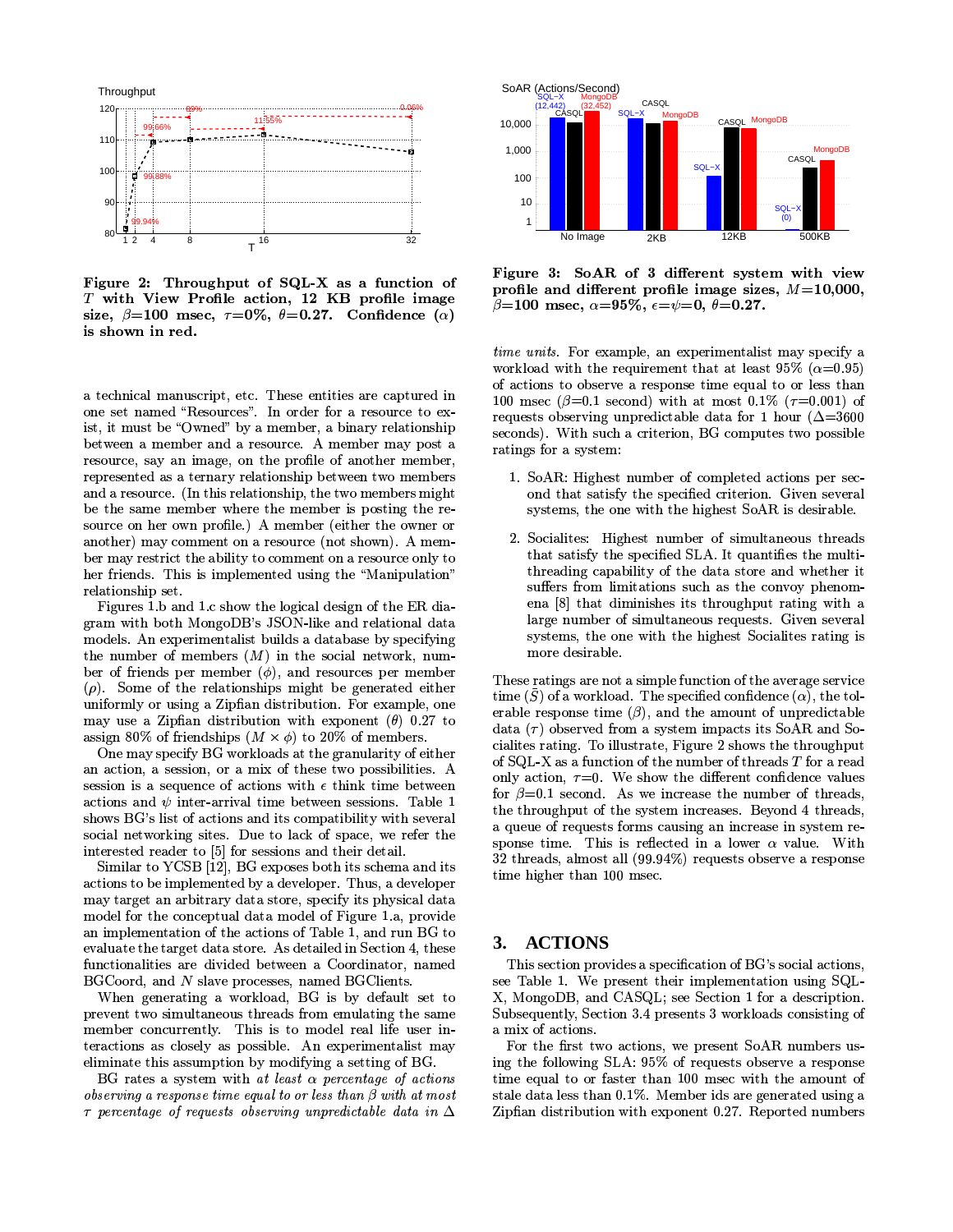| Action                                     | Facebook | $Google+$             | Twitter                            | LinkedIn                           | YouTube                         | FourSquare                         | Delicious                    | Academia.edu                      | Reddit.com |
|--------------------------------------------|----------|-----------------------|------------------------------------|------------------------------------|---------------------------------|------------------------------------|------------------------------|-----------------------------------|------------|
| View<br>Prolle (VP)                        |          |                       |                                    |                                    |                                 |                                    | $\checkmark$                 |                                   |            |
| List<br>Friends (LF)                       | ✓        | ✓                     | ✓                                  | ✓                                  | ✓                               | ✓                                  | ✓                            | ✓                                 | x          |
| View<br>Friend<br>Requests (VFR)           | ✓        | x                     | x                                  | ✓                                  | x                               | ✓                                  | x                            | x                                 | x          |
| Invite<br>Friend (IF)                      |          | Add to<br>Circle      | Follow                             | ✓                                  | Subscribe                       | ✓                                  | Follow                       | Follow                            | Follow     |
| Accept<br>Friend<br>Request (AFR)          | ✓        | x                     | x                                  | ✓                                  | x                               | $\checkmark$                       | x                            | x                                 |            |
| Reject<br>Friend<br>Request (RFR)          | ✓        | x                     | x                                  | $\checkmark$                       | x                               | $\checkmark$                       | Х                            | x                                 | x          |
| Thaw<br>Friendship (TF)                    |          | Remove from<br>Circle | Unfollow                           | ✓                                  | Unsubscribe                     | ✓                                  | Unfollow                     | Unfollow                          | Unfollow   |
| View Top-K<br>Resources (VTR)              |          | ✓                     |                                    |                                    |                                 | √                                  | √                            |                                   |            |
| View<br>Comments on<br>a Resource (VCR)    | ✓        | ✓                     | ✓                                  | ✓                                  | ✓                               | ✓                                  | ✓                            | ✓                                 |            |
| Post<br>Comment on<br>a Resource (PCR)     | ✓        | $\checkmark$          | Reply<br>to a<br>tweet             | Recommend<br>a colleague's<br>work | Post<br>Comment<br>on a video   | Add<br>Comment on<br>a check-in    | Add<br>tag to<br>a link      | Post<br>answer to<br>a question   |            |
| Delete Comment<br>from a<br>Resource (DCR) |          |                       | Delete the<br>reply for<br>a tweet | Withdraw<br>recomm-<br>endation    | Remove<br>comment<br>on a video | Delete<br>comment on<br>a check-in | Remove<br>tag from<br>a link | Delete<br>answer to<br>a question |            |

Table 1: Socialite actions and their compatibility with several social networking sites.

were obtained from a dedicated hardware platform consisting of six PCs connected using a gigabit Ethernet switch. Each PC consists of a 64 bit 3.4 GHz Intel Core i7-2600 processor (4 cores with 8 threads) configured with 16 GB of memory, 1.5 TB of storage, and one gigabit networking card. Even though these PCs have the same exact model and were purchased at the same time, there is some variation in their performance. To prevent this from polluting our results, the same one node hosts the different data stores for all ratings. This node hosts both memcached and SQL-X to realize CASQL. Either all or a subset of the remaining 5 nodes are used as BGClients to generate requests for this node. With all reported SoAR values greater than zero, either the disk, all cores, or the networking card of the server hosting a data store becomes fully utilized. When SoAR is zero, this means the data store failed to satisfy the SLA with one single threaded BGClient issuing requests,  $N=T=1$ .

#### 3.1 **View Profile, VP**

View Profile (VP) emulates a socialite visiting the profile of either herself or another member. Its input include the socialite's id and the id of the referenced member,  $U_r$ . BG generates these two ids using a random number conditioned using the Zipfian distribution of access with a pre-specified<sup>1</sup> exponent (specified by the experimentalist who is benchmarking a system). Socialite's id may equal the id of  $U_r$ , emulating a socialite referencing her own profile. Its output is the profile information of  $U_r$ . This includes  $U_r$ 's attributes and the following two aggregate information:  $U_r$ 's number of friends,  $U_r$ 's number of resources (e.g., images). If the socialite is referencing her own profile (socialite id equals  $U_r$ 's id) then VP retrieves a third aggregate information:  $U_r$ 's number of pending friend invitations.

VP retrieves all attributes of  $U_r$  except  $U_r$ 's thumbnail image. This includes  $U_r$ 's profile image assuming the database is created with images, see Section 2. An implementation of VP with the different data stores is as follows. With MongoDB (SQL-X), it looks up the document (row) corresponding to the specified  $U_r$  userid. With MongoDB, VP

computes the number of friends and pending invitations by counting the number of elements in pending Friends and confirmedFriends arrays, respectively. It counts number of resources posted on  $U_r$ 's wall by querying the Resources collection using the predicate "walluserid =  $U_r$ 's userid". With SQL-X, VP issues different aggregate queries. With CASQL, VP constructs two different keys using  $U_r$ 's userid: self profile when socialite's id equals  $U_r$ 's userid and browse profile when socialite's id does not equal  $U_r$ 's userid. Depending on whether socialite's id equals  $U_r$ 's userid, it looks up the appropriate key in memcached. If a value is returned, it proceeds to uncompress and deserialize it, producing it as its output. Otherwise, it performs the same set of steps as those with SQL-X, computes the final output, serializes it, and stores it in memcached as the value associated with the appropriate key. This key-value pair is used by future references.

Presence of a profile image and its size impact SoAR of different data stores for VP dramatically [27, 7]. Figure 3 shows the performance of three different systems for a BG database consisting of no-images, and a 2 KB thumbnail image with different sizes for the profile image: 2 KB, 12 KB, and 500 KB. These settings constitute the x-axis of Figure 3. The y-axis reports SoAR of different systems.

With no images, MongoDB provides the best performance. outperforming both SQL-X and CASQL by almost a factor of two. With 12 KB images, SoAR of SQL-X drops dramatically from thousands to hundreds<sup>2</sup>. With 500 KB image sizes, SQL-X cannot perform even one VP action per second that satisfies the 100 msec response time (with 1 thread), producing a SoAR of zero. SoAR of MongoDB and CASQL also decrease as a function of larger image size because they must transmit a larger amount of data to the BGClient using the network. However, their decrease is not as dramatic as SOL X.

CASQL outperforms SQL-X because these experiments are run with a warm up phase that issues 500,000 requests to populate memcached with key-value pairs pertaining to

<sup>&</sup>lt;sup>1</sup>The exponent  $\theta$  used in this section is 0.27.

<sup>&</sup>lt;sup>2</sup>We use SQL-X with the physical data design shown in Figure 1.c. This design can be enhanced to improve performance of SQL-X by ten folds or more. See [7] for details.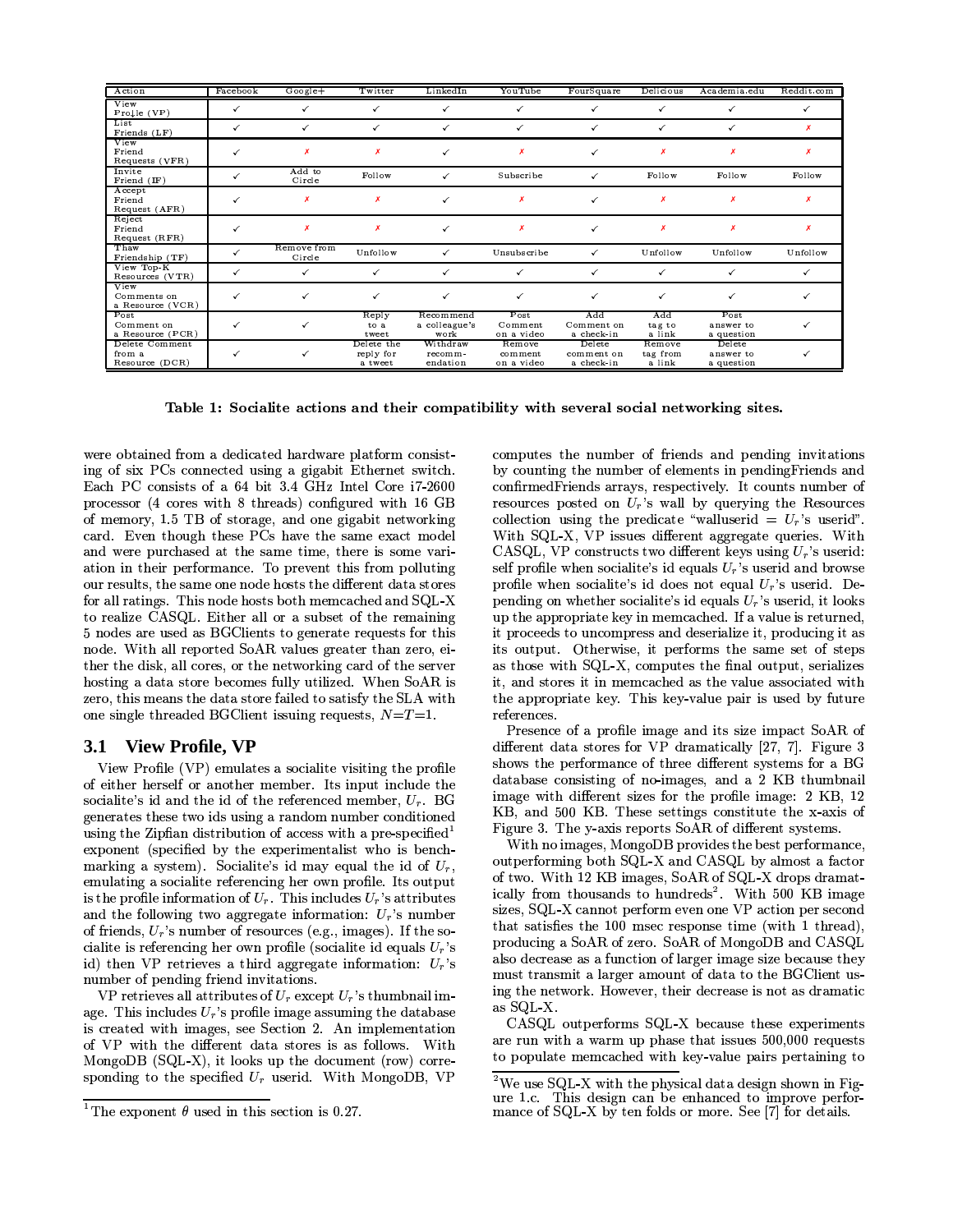different member profiles. Most requests are serviced using memcached (instead of SQL-X). While this does not payoff<sup>3</sup> with small images, with 12 KB and 500 KB image sizes, it does enhance performance of SQL-X considerably.

#### **List Friends, LF**  $3.2$

List Friends (LF) emulates a socialite viewing either her list of friends or another member's list of friends. This action retrieves the profile information of each friend. In the presence of images, it retrieves only the thumbnail image of each friend. At database creation time. BG empowers an experimentalist to configure a database with a fixed number of friends per member  $(\phi)$ . Figure 4 shows SoAR of the alternative data stores for LF as a function of a different number of friends  $(\phi)$  per member. (The median Facebook friend count is 100 [32, 4].) A larger  $\phi$  value lowers the rating of all data stores. Overall, CASQL provides the best overall performance with 50 and 100 friends per member. Even though MongoDB performs no joins, its SoAR is zero for all the examined  $\phi$  values. Below, we describe implementation details of each system.

SQL-X must join the Friends table with the Members table (see Figure 1.c) to compute the socialite's list of friends. We assume the friendship relationship between two members is represented as  $1 \text{ record}^4$  in Friends table, see Figure 1.c. CASQL caches the final results of the LF action and enhances SoAR of SQL-X by less than 10% with  $\phi$  values of 50 and 100. With  $\phi$ =1000, SQL-X slows down considerably and can no longer satisfy the 100 msec response time requirement. The CASQL alternative is also unable to meet this SLA because each key-value is larger than 1 MB, the maximum key-value size supported by memcached. This renders memcached idle, redirecting all requests issued by CASQL to SQL-X, producing zero for system SoAR. One may modify memcached to support key-value pairs larger than 2 MB ( $\phi$ =1000 and each thumbnail is 2 KB) to realize an enhanced SoAR with CASQL.

With MongoDB, an implementation of LF may retrieve the confirmed friends either one document at a time or as a set of documents. With both approaches, the BG client starts by retrieving the confirmed Friends array of the referenced member, see Figure 1.b. With one document at time, the client processes the array and for each userid, retrieves the profile document of that member. With a set at a time, the client provides MongoDB with the array of userids to retrieve a set containing their profile documents. These two alternatives cannot satisfy the 100 msec SLA requirement, producing a SoAR of zero for different values of  $\phi$ . With fewer friends per member, say 10, SoAR of MongoDB is 6 actions per second.

#### **Other actions**  $3.3$

View Friend Requests, VFR: This action retrieves a socialite's pending friend request. It retrieves the profile information of each member extending a friend request invitation along with her thumbnail (assuming the database is configured with images). Both the implementation and the



Figure 4: SoAR of List Friends with 3 different data stores as a function of number of friends per member ( $\phi$ ), M=10,000,  $\beta$ =100 msec,  $\alpha$ =95%,  $\epsilon = \psi = 0$ ,  $\theta = 0.27$ .

behavior of SQL-X, MongoDB, CASQL with VFR is similar to the discussion of LF.

Invite Friend, IV: This action enables a socialite to invite another member, say A, of the social network to become her friend. With MongoDB, this action inserts the socialite's userid into A's array of pending Friends, see Figure 1.b. With both SQL-X and CASQL, this operation inserts a row in the Friends table with status set to "pending", see Figure 1.c. CASQL invalidates the memcached key-value pairs corresponding to A's self profile (with a count of pending invitations) and A's list of pending invitation. A subsequent VP invocation that references these key-value pairs observes a cache miss, computes the latest key-value pairs, and inserts them in the cache.

Accept Friend Request, AFR: A socialite A uses this action to accept a pending friend request from member B of the social network. With MongoDB, this action inserts (a) A's userid in B's array of confirmed Friends, and (b) B's userid in A's arrays of confirmed Friends, see Figure 1.b. Moreover, it removes B's userid from A's array of pending Friends. With both SQL-X and CASQL, this operation updates the "status" attribute value of the row corresponding to B's friend request to A to "confirmed", see Figure 1.c. CASQL invalidates the memcached key-value pairs corresponding to self profiles of members A and B, profiles of members A and B as visited by others, list of friends for members A and B, list of pending invitations for member A.

Reject Friend Request, RFR: A socialite uses RFR to reject a pending friend request from a member B. BG assumes the system does not notify Member B of this event. With MongoDB, we implement RFR by simply removing B's userid from the socialite's array of pending Friends, see Figure 1.b. With both SQL-X and CASQL, RFR deletes the friend request row corresponding B's friend request to the socialite, see Figure 1.c. CASQL invalidates the key-value pairs corresponding to socialite's self profile and pending friend invitations from memcached.

Thaw Friendship, TF: This action enables a socialite A to remove a member B as a friend. With MongoDB, TF removes A's userid from B's array of confirmed Friends and vice versa, see Figure 1.b. With both SQL-X and CASQL, TF deletes the row corresponding to the friendship of user A and B (with status equal to "confirmed") from Friends table, see Figure 1.c. CASQL invalidates the key-value pairs corresponding to list of friends for users A and B, self profile

<sup>&</sup>lt;sup>3</sup>There are several suggested optimization to the source code of memcached to improve its performance [26, 3]. Their evaluation is a digression from our main focus. Instead, we focus on the standard open source version 2.5.1 [23]

<sup>&</sup>lt;sup>4</sup>See [7] for a discussion of representing friendship as 2 records and its impact on SoAR.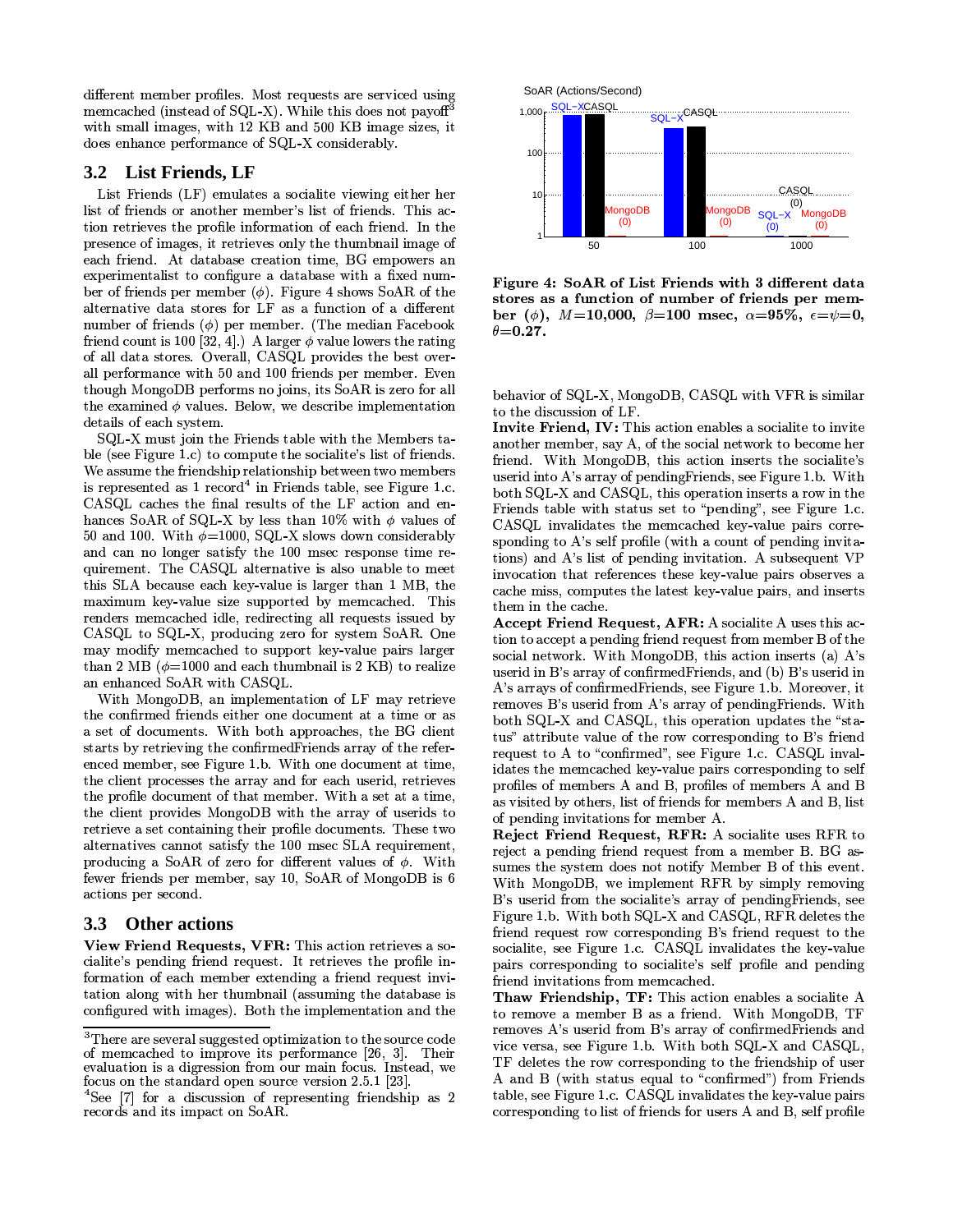|                          | Database parameters                                       |  |  |  |  |
|--------------------------|-----------------------------------------------------------|--|--|--|--|
| М                        | Number of members in the database.                        |  |  |  |  |
| φ                        | Number of friends per member.                             |  |  |  |  |
| D                        | Number of resources per member.                           |  |  |  |  |
|                          | Workload parameters                                       |  |  |  |  |
| Ο                        | Total number of sessions emulated by the benchmark.       |  |  |  |  |
| $\epsilon$               | Think time between social actions constituting a session. |  |  |  |  |
| $\psi$                   | Inter-arrival time between users emulated by a thread.    |  |  |  |  |
| θ                        | Exponent of the Zipfian distribution.                     |  |  |  |  |
|                          | Service Level Agreement (SLA) parameters                  |  |  |  |  |
| $\alpha$                 | Percentage of requests with response time $\leq \beta$ .  |  |  |  |  |
| $\beta$                  | Max response time observed by $\alpha$ requests.          |  |  |  |  |
| $\tau$                   | Max % of requests that observe unpredictable data.        |  |  |  |  |
| Λ                        | Min length of time the system must satisfy the SLA.       |  |  |  |  |
| Environmental parameters |                                                           |  |  |  |  |
| N                        | Number of BGClients.                                      |  |  |  |  |
|                          | Number of threads.                                        |  |  |  |  |

Table 2: BG's parameters and their definitions.

of users A and B, and profiles of users A and B as visited by other users (because their number of friends has changed). View Top-K Resources, VTR: When BG populates a database, it requires each member to create a fixed number of resources. Each resource is posted on the wall of a randomly chosen member, including oneself's wall. View Top-K Resources (VTR) enables a socialite to retrieve and display her top k resources posted on her wall. Both the value of  $k$  and the definition of "top" are configurable. Top may correspond to those resources with the highest number of "likes", date of last view/comment (recency), or simply its ID. At the time of this writing, BG supports the last one. With MongoDB, VTR queries the Resources collection in a sorted order to retrieve top  $k$  resources owned by the socialite. With SQL-X and CASQL, VTR queries the Resources table and uses top  $k$  ordered using their rid. CASQL constructs a unique key using the action and socialite userid, serializes the results as a value, and inserts the key-value pair in memcached for future reference.

View Comments on Resource, VCR: A socialite displays the comments posted on a resource with a unique rid using VCR action. BG generates rids for this action by randomly selecting a resource owned by a member (selected using a zipfian distribution). With MongoDB, we looked into two different implementations. The first implementation supported the schema shown in Figure 1.b where the comments for every resource are stored within the manipulation array attribute for that resource. With this implementation, VCR retrieves the elements of manipulation array of the referenced resource, see Figure 1.b. The second implementation creates a separate collection for the comments named Manipulations, see [5]. With this implementation VCR queries the Manipulations collection for all those documents whose rid equals the referenced resourceid. (A comparison of these alternative physical data designs is a future research direction.) With SQL-X, VCR employs the specified identifier of a resource to query the Manipulation table and retrieve all attributes of the qualifying rows, see Figure 1.c. CASQL constructs a unique key using rid to look up the cache for a value. If it observes a miss, it invokes the procedure for SQL-X to construct a value. The resulting key-value pair is stored in memcached for future reference. Post Comment on a Resource, PCR: A socialite uses

| ВG      |       | Very Low  | Low     | High     |
|---------|-------|-----------|---------|----------|
| Social  | Type  | $(0.1\%)$ | (1%)    | $(10\%)$ |
| Actions |       | Write     | Write   | Write    |
| VP      | Read  | 40%       | $40\%$  | 35%      |
| LF      | Read  | 5%        | 5%      | 5%       |
| VFR.    | Read  | 5%        | 5%      | 5%       |
| ΙF      | Write | $0.02\%$  | $0.2\%$ | $2\%$    |
| AFR.    | Write | $0.02\%$  | 0.2%    | $2\%$    |
| RFR.    | Write | 0.03%     | $0.3\%$ | 3%       |
| TЕ      | Write | 0.03%     | $0.3\%$ | 3%       |
| VTR.    | Read  | 49.9%     | 49\%    | 45%      |
| VCR.    | Read  | 0%        | $0\%$   | 0%       |
| PCR.    | Write | 0%        | 0%      | 0%       |
| DCR.    | Write | 0%        | 0%      | 0%       |

Table 3: Three mixes of social networking actions.

PCR to comment on a resource with a unique id. BG generates rids by randomly selecting a resource owned by a member selected using a Zipfian distribution. It generates a random array of characters as the comment for a user. The number of characters is a configurable parameter. With MongoDB, PCR is implemented by either generating an element for the manipulation array attribute of the selected resource, see Figure 1.b or generating a document, setting its rid to the unique identifier of the referenced resource and inserting it into the Manipulations collection, see [5]. With SQL-X and CASQL. PCR inserts a row in the Manipulation table. CASQL invalidates the key-value pair corresponding to comments on the specified resource id.

Delete Comment from a Resource, DCR: This action enables a socialite to delete a unique comment posted on one of her owned resources chosen randomly. With MongoDB, an implementation of DCR either removes the element corresponding to the comment from the manipulation array attribute of the identified resource, see Figure 1.b or removes the document corresponding to the comment posted on the referenced resource from the Manipulations collection, see [5]. With SQL X and CASQL, DCR deletes a row of the Manipulation table. CASQL invalidates the key-value pair corresponding to comments on the specified resource id.

### 3.4 Mix of Actions

One may evaluate a data store by specifying a mix of actions. Three different mixes are shown in Table 3. To simplify discussion, actions are categorized into read and write. These mixes exercise friendship write actions that impact the corresponding read actions such as View Profile. List Friends, and View Friend Requests. Each mix consists of a different percentage of write actions, ranging from very low  $(0.1\%)$  to high  $(10\%)$ .

We use MongoDB with its strict write concern which requires each write to wait for a response from the server [20]. Without this option, MongoDB would produce stale data (less than  $0.01\%$ ).

Figure 5 shows SoAR of the different systems with the 3 mixes for a database with 10,000 members and 100 friends per member. MongoDB outperforms SQL-X for the different mixes by almost a factor of 3. The CASQL is sensitive to the percentage of write actions as they invalidate cached key-value pairs, causing read actions to be processed by the RDBMS. With a very low (0.1%) write mix, CASQL outperform MongoDB by more than a factor of 3. With a high per-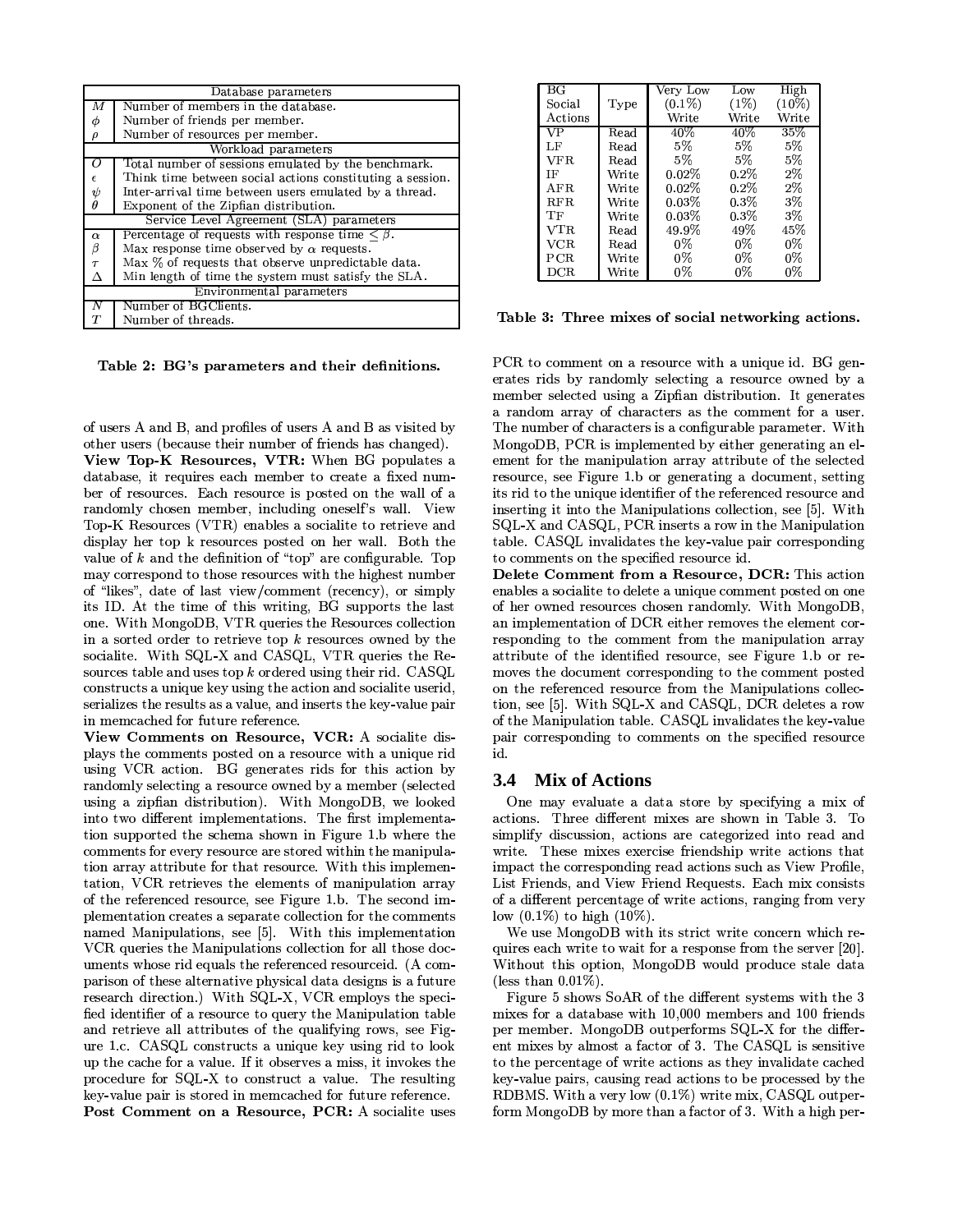

Figure 5: SoAR for 3 mixes of read and write actions,  $M=10,000$ , 12 KB image size,  $\phi=100$ ,  $\rho = \beta = 100$  msec,  $\alpha = 95\%$ ,  $\tau = 0.01\%$ ,  $\epsilon = \psi = 0$ ,  $\theta = 0.27$ .

centage of write actions, SoAR of CASQL is slightly higher than MongoDB.

#### **PARALLELISM** 4.

Today's data stores use techniques that may fully utilize resources (CPU and network bandwidth) of a single node benchmarking framework. For example, Whalin client for memcached (CASQL) is configured to compress key-value pairs prior to inserting them in the cache. It decompresses key-value pairs upon their retrieval to provide the uncompressed version to its caller, i.e., BG. Use of compression minimizes CASQL's network transmissions and enhances its cache hit rate by reducing the size of key-value pairs with a limited cache space. It also causes the CPU of the node executing BG to become 100% utilized for certain workloads. This is undesirable because the resulting SoAR reflects the capabilities of the benchmarking framework instead of the data store

To address this issue, BG implements a scalable benchmarking framework using a shared-nothing architecture. Its software components are as follows:

- 1. A coordinator, BGCoord, computes SoAR and Socialites rating of a data store by implementing both an exhaustive and a heuristic search technique. Its input are the SLA specifications and parameters of an experiment, see Table 2. It computes the fraction of workload that should be issued by each worker process, named BGClient, and communicates it with that BGClient. BGCoord monitors the progress of each BGClient periodically, aggregates their current response time and throughput, and reports these metrics to BG's visualization deck for display, see Item 3. Once all BGClients terminate, BGCoord aggregates the final results for display by BG's visualization deck.
- 2. A BGClient is slave to BGCoord and may perform three possible tasks. First, create a database. Second, generate a workload for the data store that is consistent with the BGCoord specifications. Third, compute the amount of unpredictable data produced by the data store. It transmits key metrics except for the amount of unpredictable data to BGCoord periodically. At the end of the experiment, it computes all metrics and transmits them to BGCoord.
- 3. BG visualization deck enables a user to specify parameter settings for BGCoord, initiate rating of a data



Figure 6: MongoDB's Throughput as a function of  $T$  with view profile (VP) action and different number of BGClients, N.  $M=10,000$ , No image,  $\beta=100$ msec,  $\alpha = 95\%$ ,  $\epsilon = \psi = 0$ ,  $\theta = 0.27$ .

store, and monitor the rating process, see Appendix A.

Once BGCoord activates N BGClients, each BGClient generates its workload independently to enable the benchmarking framework to scale to a large number of nodes. We realize this by constructing the physical database of Section 2 to consist of  $N$  logical self-contained fragments. Each fragment consists of a unique collection of members, resources, and their relationships. BG can realize this because it generates the benchmark database. BGCoord assigns a logical fragment to one BGClient to generate its workload. This partitioning enables BG to implement uniqueness of concurrent socialites, i.e., the same member does not manipulate the database simultaneously. Note that construction of logical fragments has no impact on the size of the physical database and its parameter settings such as number of friendships.

With BG, an experiment may specify a Zipfian distribution with a fixed exponent and vary the number of BG-Clients, value of N. BGClients implement a decentralized Zipfian, D-Zipfian [6], that produces the same distribution of references with different values of  $N$ . This enables us to compare results obtained with different number of BG-Clients with one another. We implement D-Zipfian to incorporate heterogeneity of nodes (hosting BGClients) where one node produces requests at a rate faster than the other nodes. D-Zipfian assigns more load to the fastest node by assigning a larger logical fragment to it and requiring it to produce more requests. Hence, the N BGClients complete issuing requests at approximately the same time. For details of D-Zipfian, see [6].

Figure 6 shows the throughput of MongoDB as a function of socialites. Presented results pertain to different number of BGClients performing view profile (VP) action with D-Zipfian and exponent 0.27. The Socialites rating is the length of each curve along the x-axis. While it is 317 with 1 BGClient, it increases 3.2 folds to 1024 with 8 (16) BG-Clients. A solid rectangular box denotes the SoAR rating with a given number of BGClients. It also increases as a function of  $N$ ; from 15,800 with 1 BGC lient to 33,200 with 16 BGClients. With 1 BGClient, client component of MongoDB is limiting the observed ratings. We know it is not the hardware platform because we can run multiple BGClients on one node to observe higher ratings. Four physical nodes are used in the experiments of Figure 6. Both SoAR and Socialities rating remain unchanged from 8 to 16 BGClients.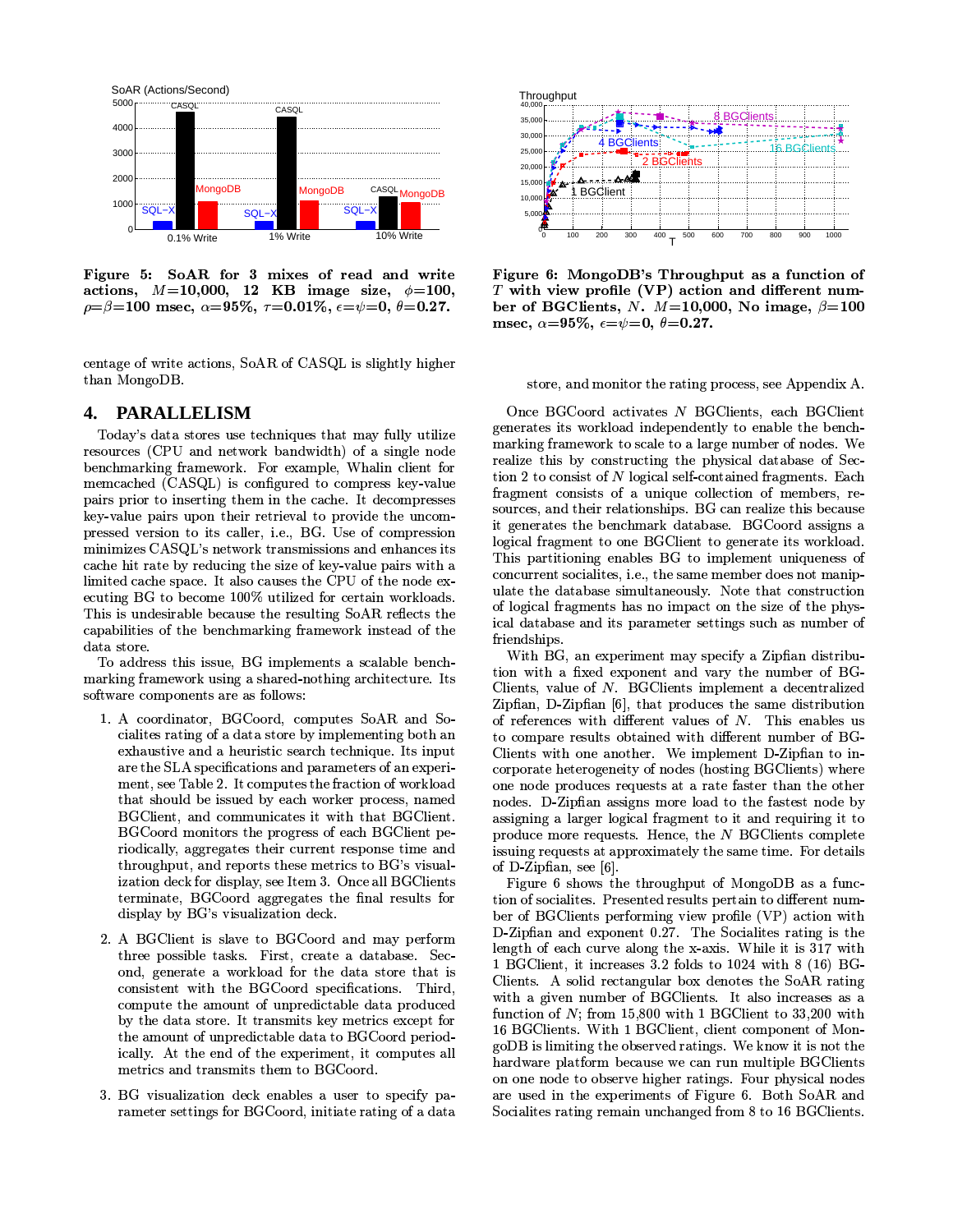

Figure 7: A write of  $D_i$  may overlap the read of  $D_i$ in four possible ways.

D-Zipfian ensures the same distribution of requests is generated with 1 to 16 BGClients.

#### UNPREDICTABLE DATA 5.

Unpredictable data is either stale, inconsistent, or simply invalid data produced by a data store. For example, the design of a CASQL may incur dirty reads [19] or suffer from race conditions that leave the cache and the database in an inconsistent state [16], a data store may employ an eventual consistency [33, 30] technique that produces either stale or inconsistent data for some time [24], and others. The requirements of an application dictate whether these techniques are appropriate or not. A key question is how much unpredictable data is produced by a data store for interactive social networking actions. This section describes how BG quantifies an answer to this question.

Conceptually, BG is aware of the initial state of a data item in the database (by creating them using deterministic functions) and the change of value applied by each update operation. There is a finite number of ways for a read of a data item to overlap with concurrent actions that write it. BG enumerates these to compute a range of acceptable values that should be observed by the read operation. If a data store produces a different value then it has produced unpredictable data. This process is named validation and its details are as follows.

BG implements validation in an off-line manner after it rates a data store, preventing it from exhausting the resources of a BGClient. During the benchmarking phase, each thread of a BGClient invokes an action that generates one log record. There are two types of log records, a read and a write log record corresponding to either a read or a write of a data item. A log record consists of a unique identifier, the action that produced it, the data item referenced by the action, its socialite session id, and start and end time stamp of the action. The read log record contains its observed value from the data store. The write log contains either the new value (named Absolute Write Log, AWL, records) or change (named Delta Write Log, DWL, records) to existing value of its referenced data item.

The start and end time stamps of each log record identifies the duration of an action that either read or wrote a data item. They enable BG to detect the 4 possible ways that a write operation may overlap a read operation, see Figure 7. During validation phase, for each read log record that references data item  $D_i$ , BG enumerates all completed and overlapping write log records that reference  $D_i$  to compute a range of possible values for this data item. If the read log record contains a value outside of this range then its corresponding action has observed unpredictable data.



Figure 8: Percentage of unpredictable data  $(\tau)$  as a function of the number of threads with memcached (CASQL). Mixed workload with 10% write actions, see Table 3.  $M=10,000, 12$  KB image size,  $\phi = \rho = 100$ ,  $\beta=100$  msec,  $\theta=0.27$ ,  $\alpha$  is in red.

Log records produced by one BGClient are independent of those produced by the remaining  $N-1$  BGClients because BGCoord partitions members and resources among the BGClients logically. Thus, there are no conflicts across BGClients and each BGClient may perform validation independently to compute number of actions (sessions) that observe unpredictable data. BGCoord collects these numbers from all BGClients to compute the overall percentage of actions (sessions) that observed unpredictable data.

Depending on the value of  $\Delta$ , a BGClient may produce a large number of log records. These records are scattered across multiple files. Currently, there are two centralized implementations of the validation phase using interval-trees [13] as in-memory data structures and a persistent store using a relational database. The latter is more appropriate when the total size of the write log records exceeds the available memory of a BGClient. We also have a preliminary implementation of the validation phase using MapReduce [14] that requires the log files to be scattered across a distributed file system. Below, we describe the centralized implementation of the validation phase.

Both in-memory and persistent implementations of validation are optimized for workloads dominated with actions that read data items [1]. These optimizations are as follows. First, if there are no update log records then there is no need for a validation phase; the validation phase terminates by deleting the read log file(s) and reporting 0% unpredictable reads. Second, write log records are processed first to construct a main memory data structure (independent of interval-trees or the RDBMS) that maintains each updated data item and its value prior to the first write log record and after the last write log record, start time stamp of the first write log record, and the end time stamp of the last write log record. This enables BG to quickly process read log records that either reference data items that were never updated (do not exist in the main memory data structure), or were issued before the first or after the last writer (there is only one possible value for these and available in the main memory data structure). Third, multiple threads may process the read log records by accessing the aforementioned data structure with no semaphores as they are simply looking up data. This makes the validation phase suitable for multi-core CPUs as it employs multiple threads to process the read log files simultaneously.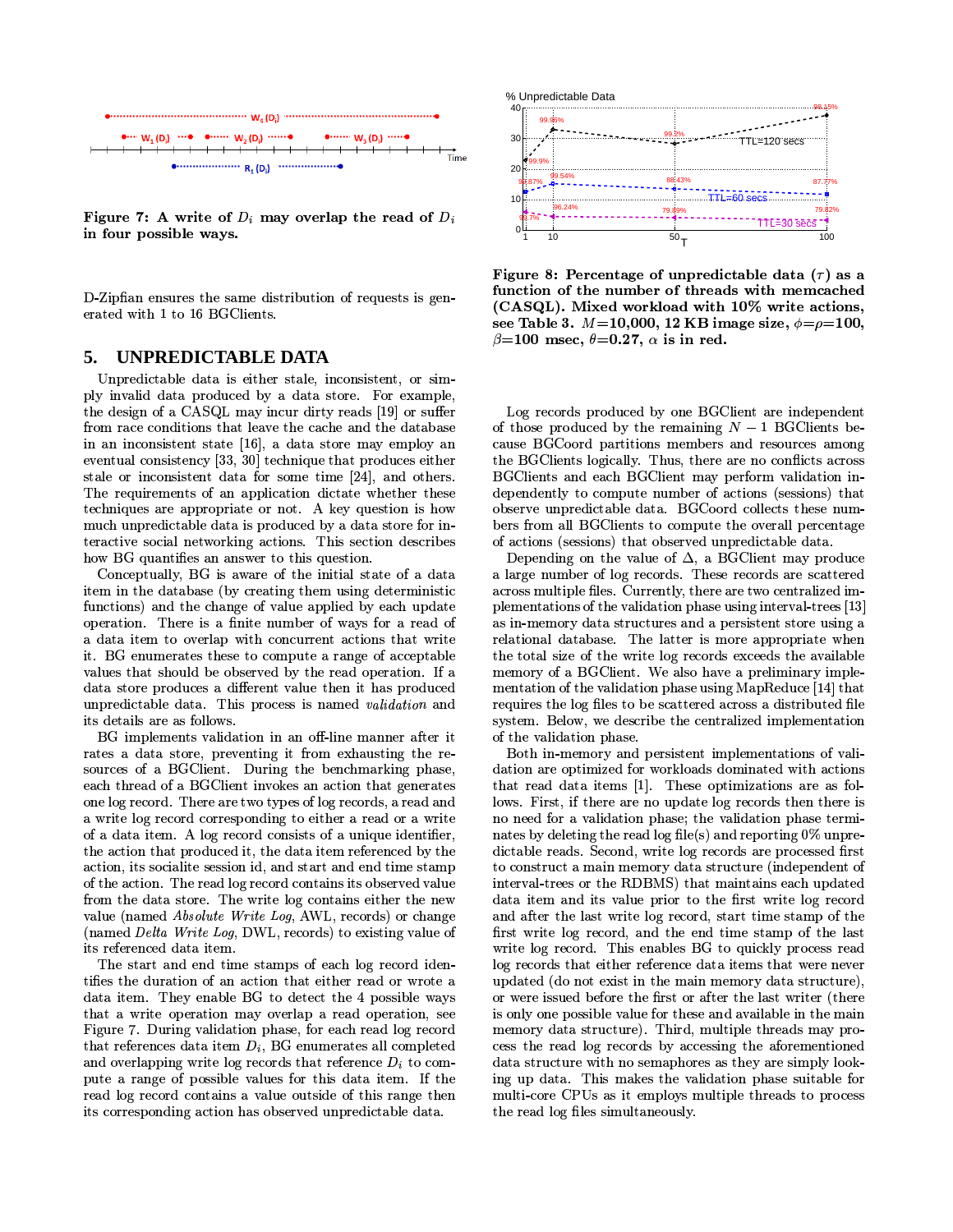Figure 8 shows the percentage of unpredictable data produced by a CASQL system that employs a time to live (TTL) to maintain its key-value pairs up to date (instead of the invalidation discussions of Section 3 that require design. development, debugging, and testing of software). Figure 8 shows the behavior of three different TTL values, 30, 60, and 120 seconds, as a function of the number of BG threads,  $T$ . We assume 10% of actions are writes (see Table 3). Obtained results show a higher TTL value increases the likelihood of both a write causing a key-value pair to become stale and the stale key-value being referenced. This explains the larger amount of unpredictable data with higher TTL values. Note that with the invalidation implementation of Section 3, the amount of observed unpredictable data is less than 0.001% in all experiments. This can be reduced to zero by extending memcached with a race condition prevention technique such as Gumball [16].

A higher TTL value also enhances performance of CASQL by increasing the number of references that observe a cache hit. This is shown with a higher percentage of request that observe a response time faster than 100 msec  $(\alpha)$  with T=100:  $\alpha$  increases from 79.8% with a 30 second TTL to 98.15% with a 2 minute TTL. In essence, a higher TTL value enhances performance of CASQL by producing a higher amount of stale data.

#### **RATING A DATA STORE** 6.

Once the BGClient for a data store has been developed (debugged and tested),  $N$  instances of it are deployed across one or more servers. Next, BGCoord is provided with the identity (IP and port) of these BGClient instances and an SLA consisting of values for  $\alpha$ ,  $\beta$ ,  $\tau$ , and  $\Delta$  (see Table 2). BGCoord employs the N BGClients to compute SoAR and Socialities rating of the data store. It rates a data store by conducting several experiments, each with a fixed number of threads T. These enable BGCoord to compute SoAR and Socialites rating of the data store. Details are as follows.

Each experiment uses  $T$  threads (spread across the  $N$  BG-Clients) to issues actions during  $\Delta$  time units. At the end of the experiment, each BGClient reports its observed number of unpredictable reads, and the percentage of requests that observed a response time equal to or faster than  $\beta$ . This experiments is successful as long as the following<sup>3</sup> hold true: 1) with each BGClient, the percentage of unpredictable reads should be less than or equal to the SLA specified tolerable amount of unpredictable reads, and 2) with each BGClient, the percentage of requests that observe a response time less than or equal to  $\beta$  is greater than or equal to  $\alpha$ . Otherwise, this experiment has *failed* to meet the specified SLA.

One approach to compute SoAR and Socialites rating of a data store is to conduct experiments starting with  $T=1$ and increment  $T$  by one every time an experiment succeeds. It would maintain the highest observed throughput and the highest T value. And, it terminates once an experiment fails (see Assumption 1 below) to satisfy the SLA, reporting the highest observed throughput as SoAR and the largest  $T$ as Socialites rating of the data store. A limitation of this strategy is that it requires a substantial amount of time. For example, in Figure 6, MongoDB supports a Socialities rating of 1000,  $T=1000$ . An exhaustive search starting with

<sup>&</sup>lt;sup>5</sup>We treat each BGClient individually because its fragment of the social network is independent of others, see Section 4.



Figure 9: Assumptions of BG's rating technique.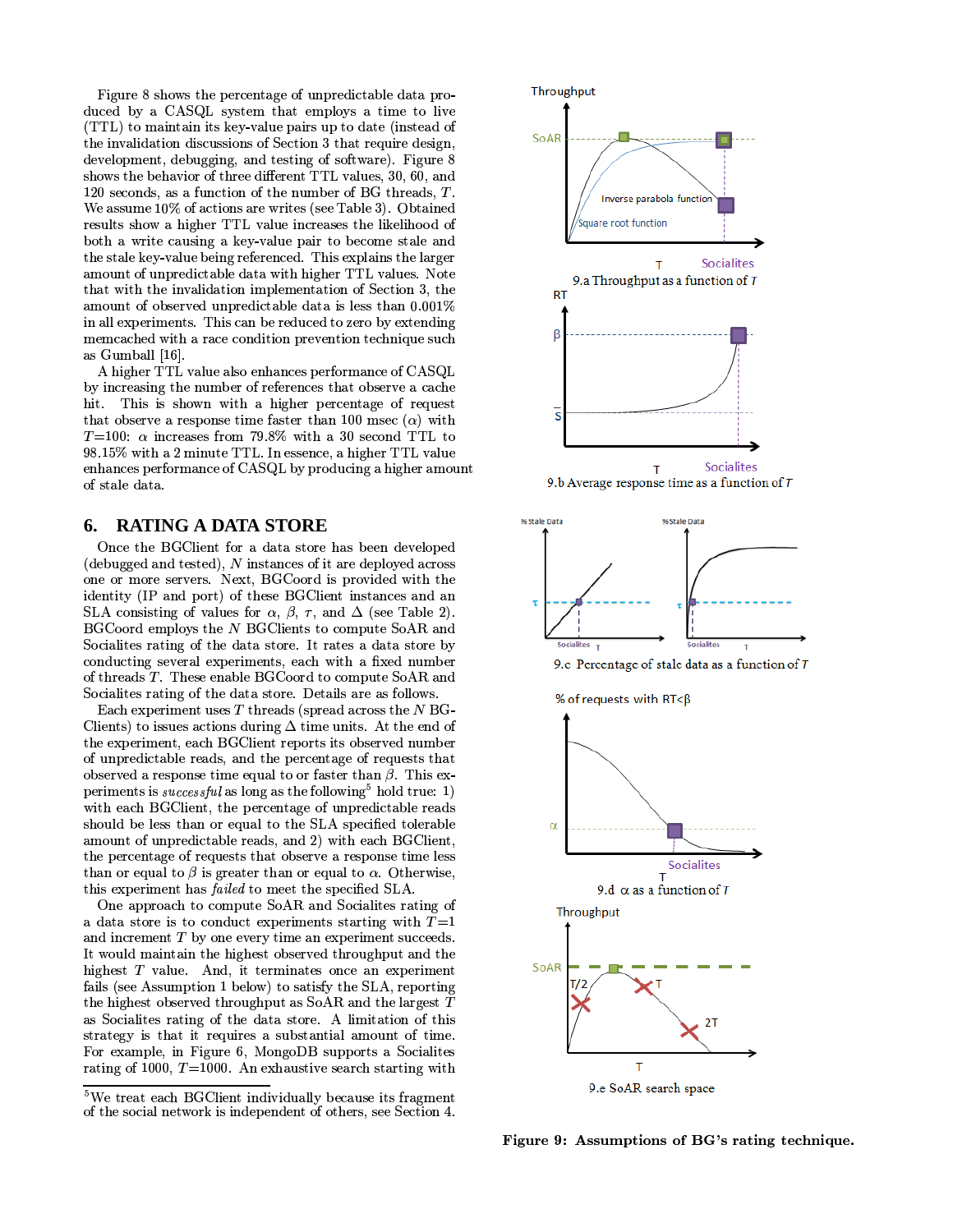1 thread and assuming  $\Delta = 10$  minutes would require almost 7 days.

BGCoord employs heuristic search to expedite rating of a data store. This expedites rating of a data store by conducting fewer experiments than an exhaustive search. This technique makes the following 3 assumptions about the behavior of a data store as a function of  $T$ :

- 1. Throughput of a data store is either a square root function or a concave inverse parabola of the number of threads, see Figure 9.a.
- 2. Average response time of a workload either remains constant or increases as a function of the number of threads, see Figure 9.b.
- 3. Percentage of stale data produced by a data store either remains constant or increases as a function of the number of threads, see Figure 9.c.

These are reasonable assumptions that hold true in most cases. Below, we formalize the second assumptions in greater detail. Subsequently, we detail the heuristic for SoAR and Socialities rating. Finally, we describe sampling using  $\delta$  values (smaller than  $\Delta$ ) to further expedite the rating process.

Figure 9.b shows the average response time  $(R\bar{T})$  of a workload as a function of T. With one thread,  $\overline{RT}$  is the average service time  $(\bar{S})$  of the system for processing the workload. With a handful of threads,  $\overline{RT}$  may remain a constant due to use of multiple cores and sufficient network and disk bandwidth to service requests with no queuing delays. As we increase the number of threads,  $\overline{RT}$  may increase due to either (a) an increase in  $\overline{S}$  attributed to use of synchronization primitives by the data store that slow it down [8, 21], (b) queuing delays attributed to fully utilized server resources where  $\overline{RT} = \overline{S} + \overline{Q}$  and  $\overline{Q}$  is the average queuing delay, or both. In the absence of (a), the throughput of the data store is a square root function of  $T$ , see Figure 9.a. In scenario (b),  $Q$  is bounded with a fixed number of threads since BG emulates a closed simulation model where a thread may not issue another request until its pending request is serviced. Moreover, as  $\overline{RT}$  increases, the percentage of requests observing an RT lower than or equal to  $\beta$  decrease, see Figure 9.d.

The heuristic search technique to compute Socialites rating of a data store starts with an experiment using one thread,  $T=1$ . If the experiment succeeds, it doubles the value of  $T$ . It repeats this process until an experiment fails, establishing an interval for the value of  $T$ . The minimum value of this interval is the previous value of  $T$  that succeeded and its maximum is the value of  $T$  that failed. The heuristic performs a binary search of  $T$  in this interval to compute the highest  $T$  value that enables an experiment to succeed. This is the Socialites rating of the data store. It is accurate as long as Assumption 1 is satisfied, see Figure 9.a.

The heuristic to compute SoAR is similar to Socialites with several key differences. First, BGCoord maintains the highest observed throughput with each T value,  $\lambda_T$ . It stops doubling  $T$  once an experiment produces a throughput lower than  $\lambda_T$  or fails to satisfy the pre-specified SLA as is the case with the square root curve of Figure 9.a. This is the point denoted as  $2T$  in Figure 9.e. It may not simply focus on the interval  $(T,2T)$  because the peak throughput might be in the interval  $(\frac{T}{2},T)$ , see Figure 9.e. Instead, it identifies the peak throughput as follows. It conducts experiments with



Figure 10: Number of experiments conducted to compute SoAR.

 $T \pm \eta$  threads to determine the slope of the curve in each direction. If both slopes are negative then  $T$  is the peak and reported as the SoAR of the data store. Otherwise, it focuses on the interval that contains the peak and performs a hill climbing process to identify the peak.

The heuristic to compute SoAR visits tens of states even though SoAR might be in the order of hundreds of millions of actions per second. To illustrate, we used the following quadratic function to model throughput of a data store as a function of the number of threads: throughput= $-T^2 + bT$ . An experiment employs a fixed number of threads T that serves as the input to the function to report the observed throughput (all computed negative values are reset to zero). The vertex of this function is the maximum throughput, SoAR, and is computed by solving the first derivative of the quadratic function:  $T=\frac{b}{2}$ . The heuristic must compute this value of  $T$  as the SoAR of a system modeled using  $b$ .

We select different values of  $b$  to model diverse systems whose SoAR varies from 500 to 100 million actions per second. Figure 10 shows the number of visited states when  $\eta$ =1. When SoAR is 100 million, the heuristic conducts 54 experiments to compute the value of  $T$  that maximizes the output of the function. Ten states are repeated from previous iterations with the same value of  $T$ . To eliminate these, the heuristic maintains the observed results for the different values of  $T$  and performs a look up of the results prior to conducting the experiment. This reduces the number of unique experiments to 40. This is 2.6 times the number of experiments conducted with a system modeled to have a SoAR of 500 (which is several orders of magnitude lower  $than 100 million)$ .

During its search process, BGCoord may run the different experiments with a shorter duration  $(\delta)$  than  $\Delta$  to expedite the rating process,  $\delta < \Delta$ . Once it identifies the ideal value of T with  $\delta$  for SoAR (Socialities), it runs a final experiment with  $\Delta$  to compute the final SoAR (Socialities rating) of a data store. A key question is what is the ideal value of  $\delta$ ? Ideally, it should be small enough to expedite the time required to rate a data store and, large enough to enable BG to rate a data store accurately. There are several ways to address this. For example, one may compare the throughput computed with  $\delta$  and  $\Delta$  for the final experiment and, if they differ by more than a certain percentage, repeat the rating process with a larger  $\delta$  value. Another possibility is to employ a set of values for  $\delta$ :  $\{\delta_1, \delta_2, ..., \delta_i\}$ . If the highest two  $\delta_i$  values produce identical ratings, then they establish the value of  $\delta$  for that experiment. The number of  $\delta$  values in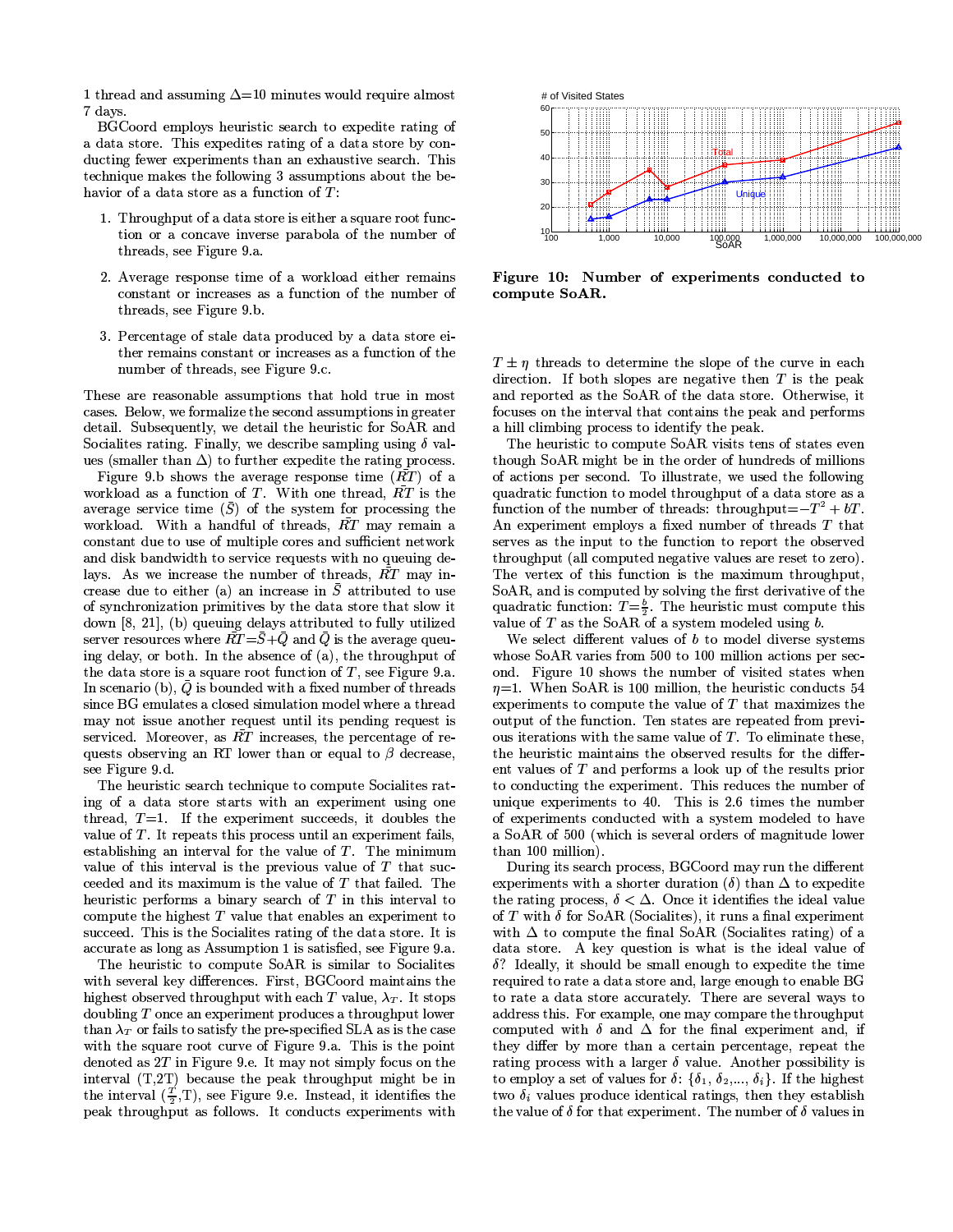the set should be small enough to render the rating process faster than performing the search with  $\Delta$ .

The value of  $\delta$  is an input to BGCoord. If it is left unspecified, BG uses  $\Delta$  for the rating process. As an example, numbers of Figure 6 are generated using  $\delta = 3$  minute. The solid rectangle boxes (SoAR ratings with different  $N$ ) are generated using  $\Delta=10$  minutes.

### **RELATED WORK** 7.

BG falls in the vector based approach of [28] that models application behavior as a list of actions and sessions (the 'vector') and randomly applies each action to its target data store with the frequency a real application would apply the action. The input workload file of BG specifies the frequency of different actions and session, configuring BG to emulate a wide range of social networking applications. (See Table 3) for three example mixes.) This flexibility is prevalent with both YCSB  $[12]$  and YCSB++  $[24]$ . In fact, our implementation of BG employs the core components of YCSB and extends them with new ones such as the actions of Section 3, D-Zipfian, BGCoord, and BG's visualization deck. Those with hands on experience with YCSB find BG familiar with the following key modifications and extensions:

- 1. A more complex conceptual schema specific to social networks.
- 2. Simple table operations of YCSB have been replaced with social actions and sessions.
- 3. BG consumes an SLA to compute two ratings for a data store: SoAR and Socialites. If no SLA is specified, BG execute the same as YCSB.
- 4. BG quantifies the amount of unpredictable data produced by a data store.
- 5. BG employs a shared-nothing architecture and constructs self-contained fragments of its database to ensure concurrent socialites emulated by independent BG-Clients are unique, see Section 4. This eliminates the need for coordination between BGClients during benchmarking phase, enabling BG to scale to a large number of nodes.

Some of BG's extensions to YCSB are similar to those that differentiate  $YCSB++$  from  $YCSB$ . For example, the concept of multiple BGClients managed by BGCoord is similar to how YCSB++ supports multiple YCSB clients. However, there are also differences. First, YCSB++ includes mechanisms specific to evaluate table stores such as HB ase. These include function shipping and fine grained access control. Instead of these, BG focuses on interactive social networking actions of Section 3 and their implementation with alternative data stores. While extension 5 of BG (see the previous paragraph) is similar to ingest-intensive extension of  $YCSB++$ , it goes beyond simple ranges that partition data across multiple nodes: Friendships and resources of members are logically partitioned to construct  $N$  self-contained independent social networks where  $N$  is the number of BG-Clients.

Second, YCSB++ consists of an elegant mechanism to quantify the inconsistency window: The lag in acknowledged data store changes that are not seen by other clients for some time due to use of a weak consistency semantic such

as eventual consistency [33]. BG captures the impact of such design decisions by quantifying the amount of unpredictable data. Both metrics are in synergy and may co-exist in a benchmark.

Finally, while both YCSB and YCSB++ lack the concept of an SLA to rate a data store, SLAs are the essence of TPC-A/C benchmarks [17]. For example, TPC-A measures transactions per second (tps) subject to a response time constraint. BG is similar as it employs SLAs to obtain its rating. It is different than TPC because it focuses on social networking actions and incorporates unpredictable data as a component of SLAs.

#### **FUTURE RESEARCH** 8.

While there are many data stores, there is a "gaping hole" with scarcity of benchmarks to substantiate the claims of these data stores [10]. Social networking companies continue to contribute data stores to address their requirements for interactive member actions, e.g., Cassandra and TAO [1] by Facebook and Voldemort by LinkedIn. BG is a benchmark to evaluate these alternative implementations and their claims objectively. The most important feature of BG is its ability to scale to characterize the performance of a data store accurately.

Our immediate short term activities are as follows. First, we are studying alternative physical design of data with both the relational [7] and JSON-Like models. Second, we are extending the validation phase of BG to utilize its log records to compute the lag for an acknowledged update to be visible to all clients [34]. Third, we are extending BG with additional interactive actions such as posting and viewing a tweet with Twitter, newsfeed with Facebook, job change with LinkedIn [29]. Fourth, we are using BG in a number of studies to evaluate elasticity of data stores and their behavior in the presence of failures.

#### 9. **ACKNOWLEDGMENTS**

We thank Jason Yap for his implementation of CASQL BGClient. We are grateful to anonymous CIDR 2013 reviewers for their insights and valuable comments.

- 10. REFERENCES [1] Z. Amsden, N. Bronson, G. C. III, P. Chakka, P. Dimov,
	- H. Ding, J. Ferris, A. Giardullo, J. Hoon, S. Kulkarni,
	- N. Lawrence, M. Marchukov, D. Petrov, L. Puzar, and V. Venkataramani. TAO: How Facebook Serves the Social
	- Graph. In SIGMOD Conference, 2012.
- [2] C. Amza, A. Chanda, A. Cox, S. Elnikety, R. Gil, K. Rajamani, W. Zwaenepoel, E. Cecchet, and J. Marguerite. Specification and Implementation of Dynamic Web Site Benchmarks. In Workshop on Workload Characterization, 2002.
- [3] C. Aniszczyk. Caching with Twemcache, http://engineering.twitter.com/2012/07/caching-withtwemcache.html.
- [4] L. Backstrom. Anatomy of Facebook, http://www.facebook.com/note.php?note\_id=10150388519243859, 2011.
- [5] S. Barahmand and S. Ghandeharizadeh. BG: A Benchmark to Evaluate Interactive Social Networking Actions. Technical report, University of Southern California, Database Laborary Technical Report 2012-06, http://dblab.usc.edu/users/papers/BGTechReport.pdf.
- S. Barahmand and S. Ghandeharizadeh. D-Zipfian: A  $\lceil 6 \rceil$ Decentralized Implementation of Zipfian, USC DBLAB